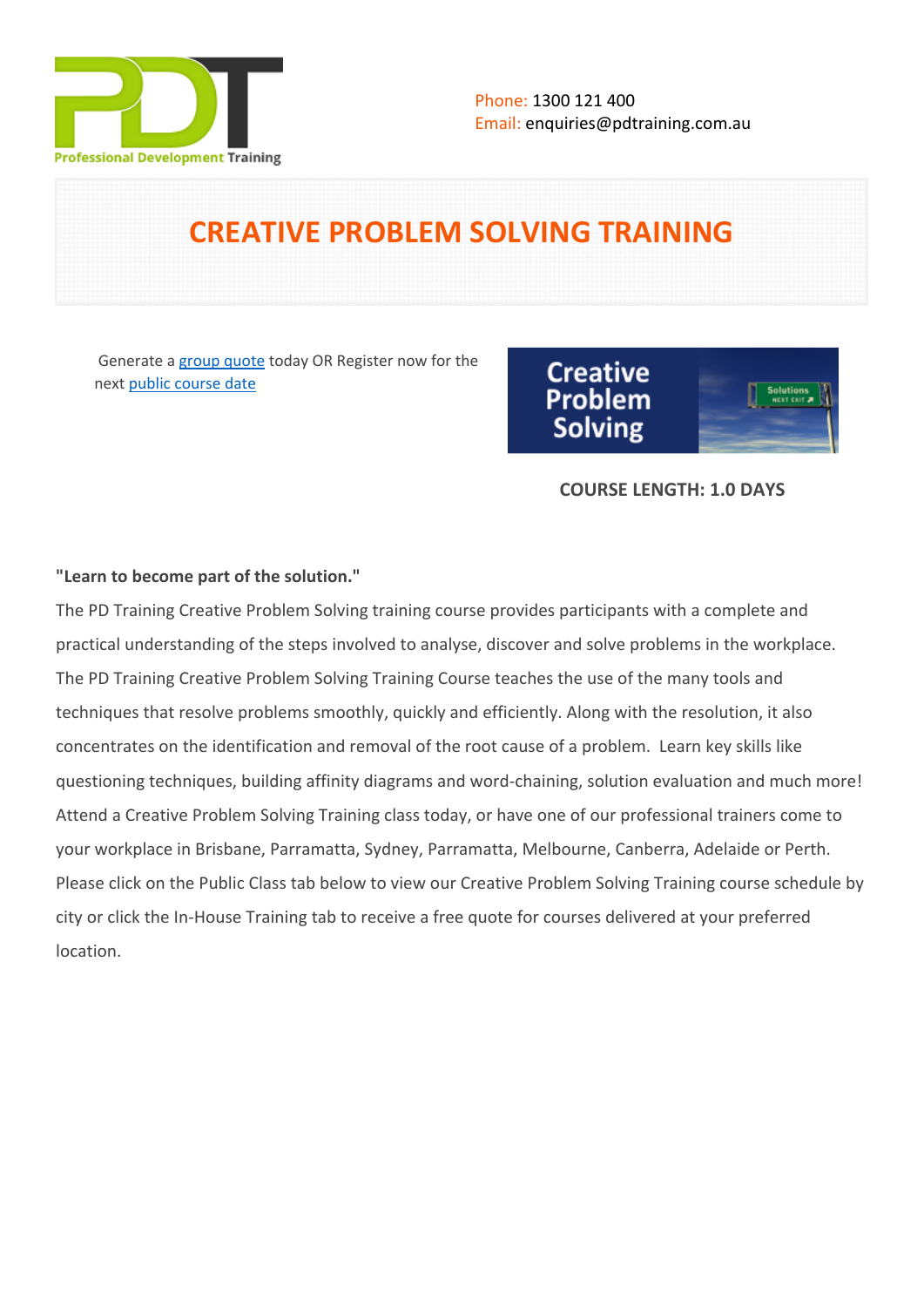# **CREATIVE PROBLEM SOLVING TRAINING COURSE OUTLINE**

## **FOREWORD**

In the past few decades, psychologists and business people alike have discovered that successful problem

solvers tend to use the same type of process to identify and implement the solutions to their problems.

This process works for any kind of problem, large or small.

This Creative Problem Solving workshop will give participants an overview of the entire creative problem solving process, as well as key problem solving tools that they can use every day.

## **OUTCOMES**

# **In this course participants will:**

- Understand the complete process of creatively solving a problem.
- Learn some key questions to ask when gathering information about a problem
- Take home tools to effectively determine what 'the problem is'
- Learn to write concrete problem statements
- Discover idea-generating tools like affinity diagrams, word chaining, the box method, the Looking through a different Lens & the blink method
- Learn to evaluate potential solutions against specific criteria like a cost/benefit analysis or group voting
- Learn to perform a final problem analysis and then select a solution
- Understand the why's & how's of refining & re-refining a solution shortlist
- Learn how to identify the tasks & resources necessary to implement a solution
- Understand how to evaluate & adapt solutions to reality

#### **MODULES**

# **Lesson 1: Getting Started**

Workshop Objectives

# **Lesson 2: The Problem Solving Method**

- Introduction to Six-Step Process
- Problem Definition
- Information Gathering
- Generating Possible Solutions
- Analysing the Solutions
- Selecting the Best Solution(s)
- Planning the Next Course of Action

# **Lesson 3: Information Gathering**

- Understanding Types of Information
- Identifying Key Questions
- Developing Criteria

#### **Lesson 4: Problem Definition**

- Identifying the Problem
- Determining the Scope
- Writing the Problem Statement